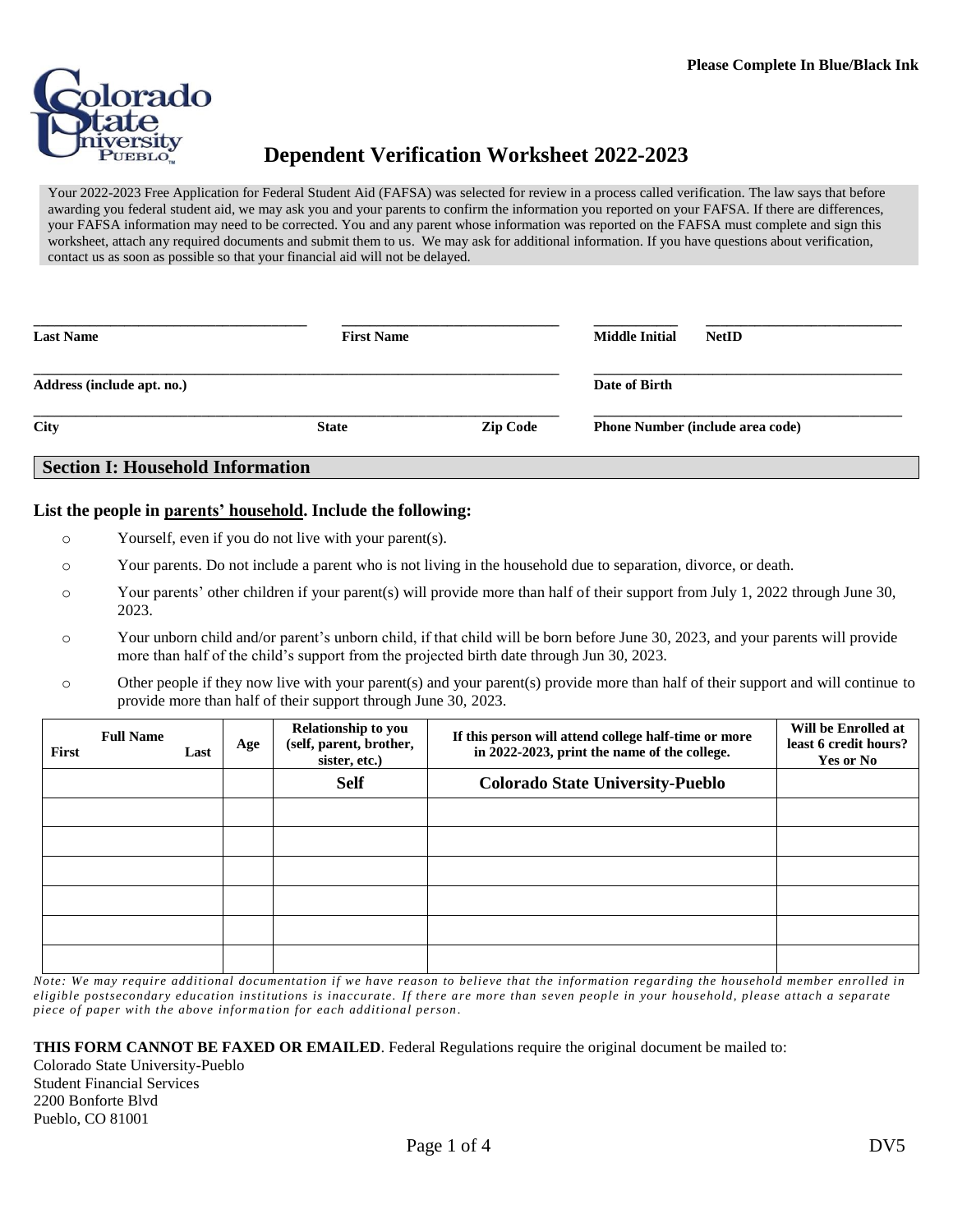*The best way to verify income is by using the IRS Data Retrieval Tool (IRS DRT*) *that is part o*f *FAFSA on the Web at StudentAid.gov.* In most cases, no further documentation is needed to verify 2020 income information that was transferred into the student's FAFSA using the IRS DRT if that information was not changed.

#### **Section II: Student 2020 Tax Information**

## **Please mark the appropriate box for your tax situation and provide the required documents.**

| <b>Check</b><br><b>One</b> | If you:                                                                                  | You must:                                                                                                                   |  |  |
|----------------------------|------------------------------------------------------------------------------------------|-----------------------------------------------------------------------------------------------------------------------------|--|--|
|                            | Filed 2020 Tax Return and <b>did use</b> the IRS<br>Data Retrieval Tool on the FAFSA.    | Complete this Verification Worksheet and return it to our office.                                                           |  |  |
|                            | Filed 2020 Tax Return and <b>did not use</b> the<br>IRS Data Retrieval Tool on the FAFSA | Submit a copy of your 2020 IRS Tax Return Transcript or a signed IRS Form<br>1040 including all filed schedules.            |  |  |
|                            | Worked in 2020 and did not file a 2020<br>Tax Return                                     | Provide copies of your 2020 W-2's and list 2020 employment information:<br>Source:<br>Amount:<br>2.<br>3.<br>3 <sub>1</sub> |  |  |
|                            | Did not work in 2020 and did not file a<br>2020 Tax Return                               | By selecting this option you are verifying that you had zero wages/income in<br>2020.                                       |  |  |

#### **Section III: Parent 2020 Tax Information**

## **Please mark the appropriate box for your tax situation and provide the required documents.**

| <b>Check</b><br><b>One</b> | If your parent:                                                                          | <b>Parent must:</b>                                                                                                                                                 |  |  |
|----------------------------|------------------------------------------------------------------------------------------|---------------------------------------------------------------------------------------------------------------------------------------------------------------------|--|--|
|                            | Filed 2020 Tax Return and <b>did use</b> the IRS<br>Data Retrieval Tool on the FAFSA     | Complete this Verification Worksheet and return it to our office.                                                                                                   |  |  |
|                            | Filed 2020 Tax Return and <b>did not use</b> the<br>IRS Data Retrieval Tool on the FAFSA | Submit a copy of your 2020 IRS Tax Return Transcript or a signed IRS Form<br>1040 including all filed schedules.                                                    |  |  |
|                            | Worked in 2020 and did not file a 2020<br>Tax Return                                     | Submit:<br>Verification of Non-Filing (VNF) from the IRS and<br>All $2020 \text{ W-}2$ 's and<br>All 2020 employment information:<br>Source:<br>Amount:<br>2.<br>3. |  |  |
|                            | Did not work in 2020 and did not file a<br>2020 Tax Return                               | Submit a Verification of non-Filing (VNF) from the IRS.<br>Low Income Worksheet-Parent                                                                              |  |  |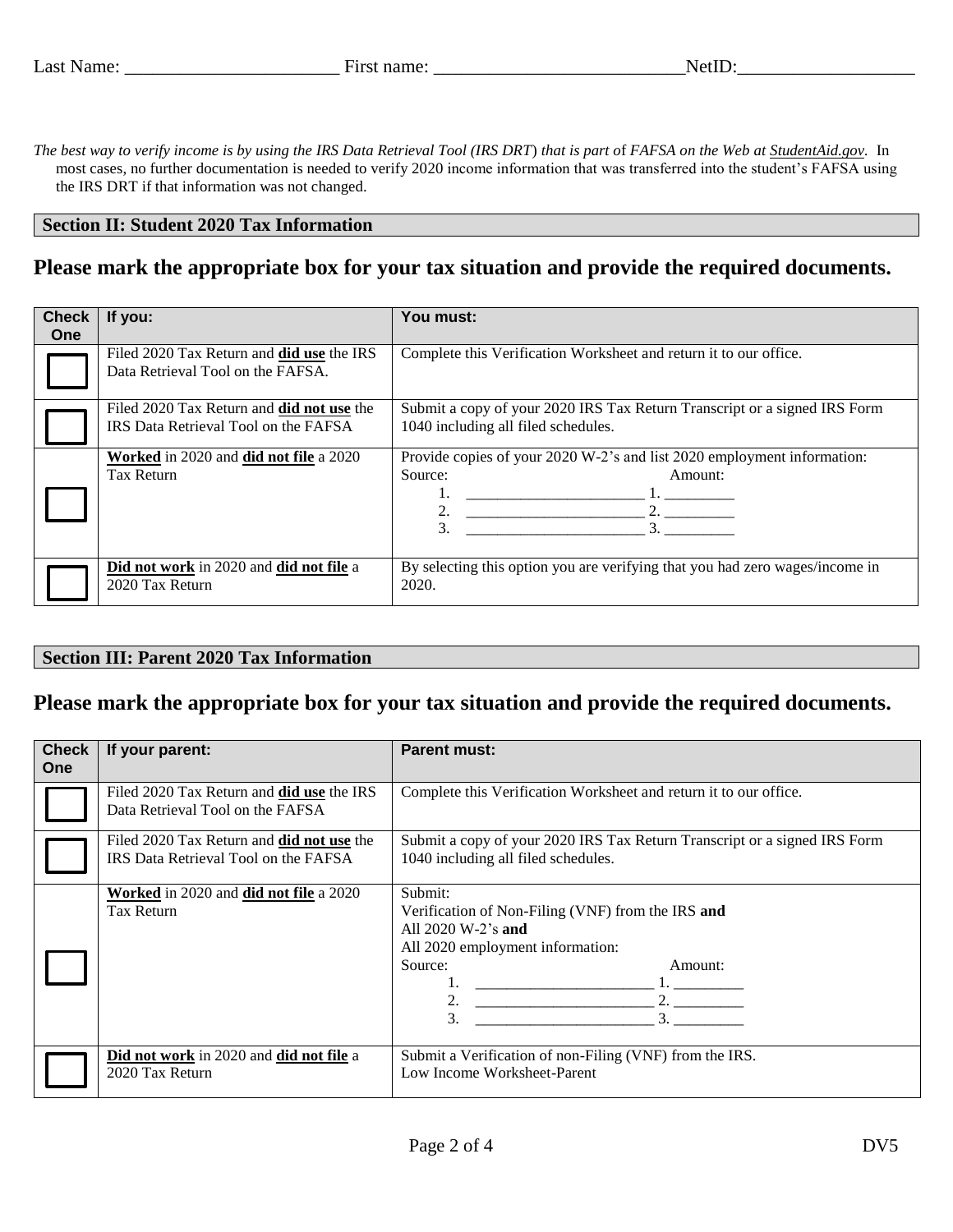## **Section V: Certification and Signatures**

I understand that it is my responsibility to submit all necessary documentation listed in the previous tables that apply to my filing status. Failure to do so may result in delays in packaging and disbursement, late charges on my student bill, or being ineligible for financial aid for the enrolment period.

By signing this worksheet, I/we certify that all the information reported on this form is complete and correct. My/our signature(s) below authorize any needed corrections to the information reported on the Free Application for Federal Student Aid (FAFSA) as a result of the verification process. The student and one parent **MUST** sign this form.

**Warning: Intentionally providing false and misleading information on the FAFSA is fraud. The penalties for lying on the FAFSA include, but are not limited to, fines of up to \$20,000 and up to five years of jail time, in addition to repaying the financial aid received by the student.**

| <b>Student's Signature</b> | Date |      | <b>Parent's Signature</b> | Date |
|----------------------------|------|------|---------------------------|------|
|                            |      | $ -$ | .<br>.                    | .    |

**THIS FORM CANNOT BE FAXED OR EMAILED**. Federal Regulations require the original document be mailed to:

Colorado State University-Pueblo Student Financial Services 2200 Bonforte Blvd Pueblo, CO 81001

## **How to Obtain Tax Documents From the IRS**

# **Tax Return Transcript (TRT) Verification of Non-Filing**

Online Request: Go to [www.IRS.gov,](http://www.irs.gov/) under the File heading on the IRS homepage click "Get Your Tax Record." You can then choose to "Request online or "Request by Mail." Make sure to request the "IRS Tax Return Transcript" and NOT the "IRS Tax Account Transcript." **Telephone Request:** 1-800-908-9946

Complete Form 4506-T found at [https://www.irs.gov/pub/irs](https://www.irs.gov/pub/irs-pdf/f4506t.pdf)[pdf/f4506t.pdf.](https://www.irs.gov/pub/irs-pdf/f4506t.pdf) Check box 7 (Verification of Nonfiling). For question 9, put 12/31/20. Once completed, mail to the appropriate address found on page 2 of Form 4506-T.